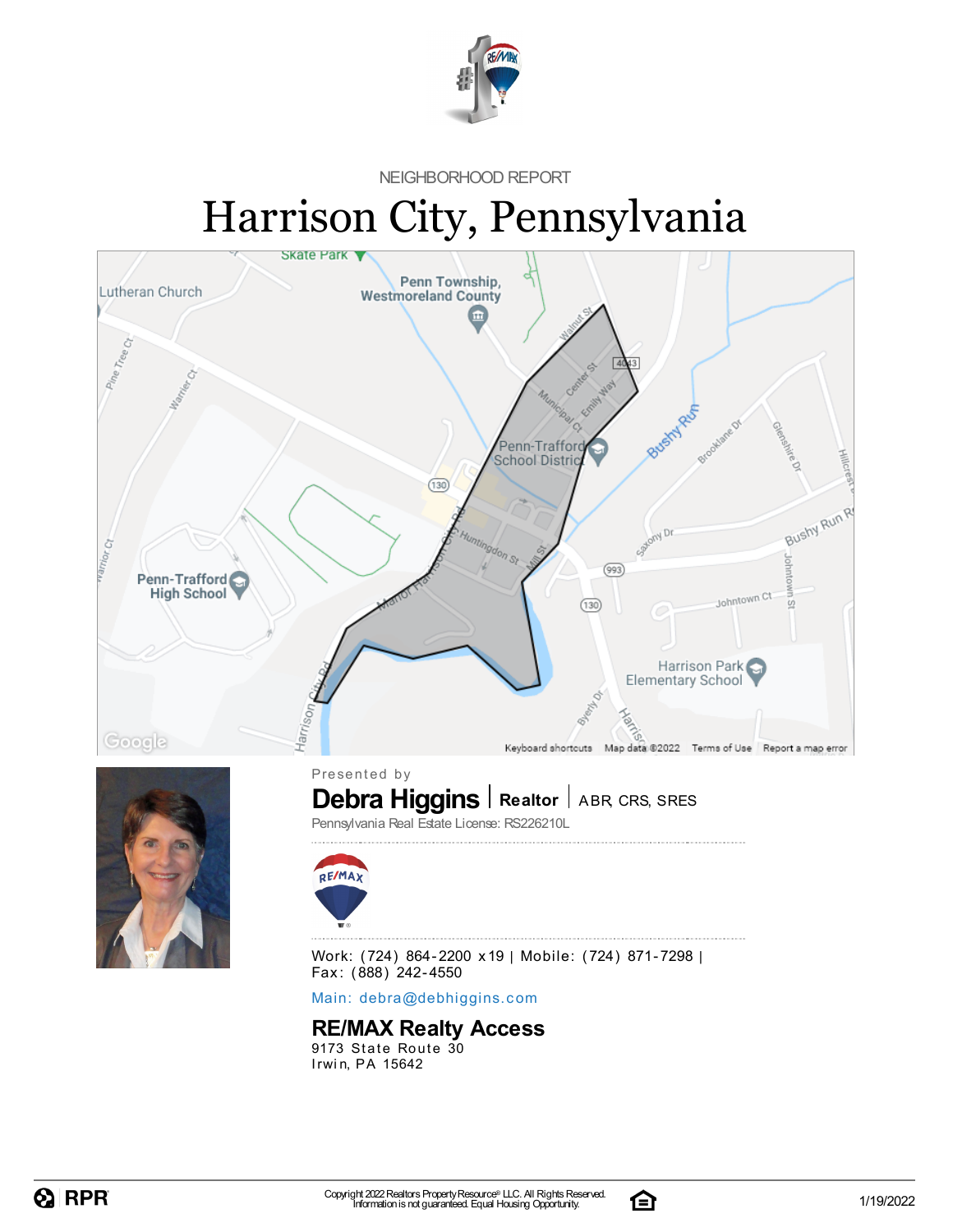

## Neighborhood: Housing Stats and Charts

|                                                         | <b>Harrison City</b> | <b>Westmoreland County</b> | Pennsylvania | <b>USA</b> |
|---------------------------------------------------------|----------------------|----------------------------|--------------|------------|
| <b>Median Estimated Home Value</b>                      | \$380K               | \$212K                     | \$269K       | \$303K     |
| <b>Estimated Home Value 12-Month Change</b>             | $+12.5\%$            | $+2.3%$                    | $+8.6%$      | +19.6%     |
| <b>Median List Price</b>                                | \$200K               | \$173K                     | \$239K       | \$130K     |
| <b>List Price 1-Month Change</b>                        |                      | $-1.1\%$                   | $-0.4\%$     | $-8.5%$    |
| List Price 12-Month Change                              | $-20%$               | +4.8%                      | $+6.2\%$     | $+0.8%$    |
| <b>Median Home Age</b>                                  | 19                   | 22                         | 53           | 42         |
| Own                                                     | $0\%$                | 77%                        | 69%          | 64%        |
| Rent                                                    | $100\%$              | <b>23%</b>                 | 31%          | 36%        |
| \$ Value of All Buildings for which Permits Were Issued |                      | \$122M                     | \$5.08B      | \$307B     |
| % Change in Permits for All Buildings                   |                      | $-4%$                      | $+7%$        | $+13%$     |
| % Change in \$ Value for All Buildings                  |                      | $+10%$                     | +9%          | $+10%$     |

### Median Sales Price vs. Sales Volume

Thischart comparesthe price trend and salesvolume for homesin an area. Home pricestypically followsales volume, with a time lag, since sales activity is the driver behind price movements.

Data Source: Public recordsand listings data

Update Frequency: Monthly

Median Sales Price Public Records Median Sales Price Listings Sales Volume Public Records

Sales Volume





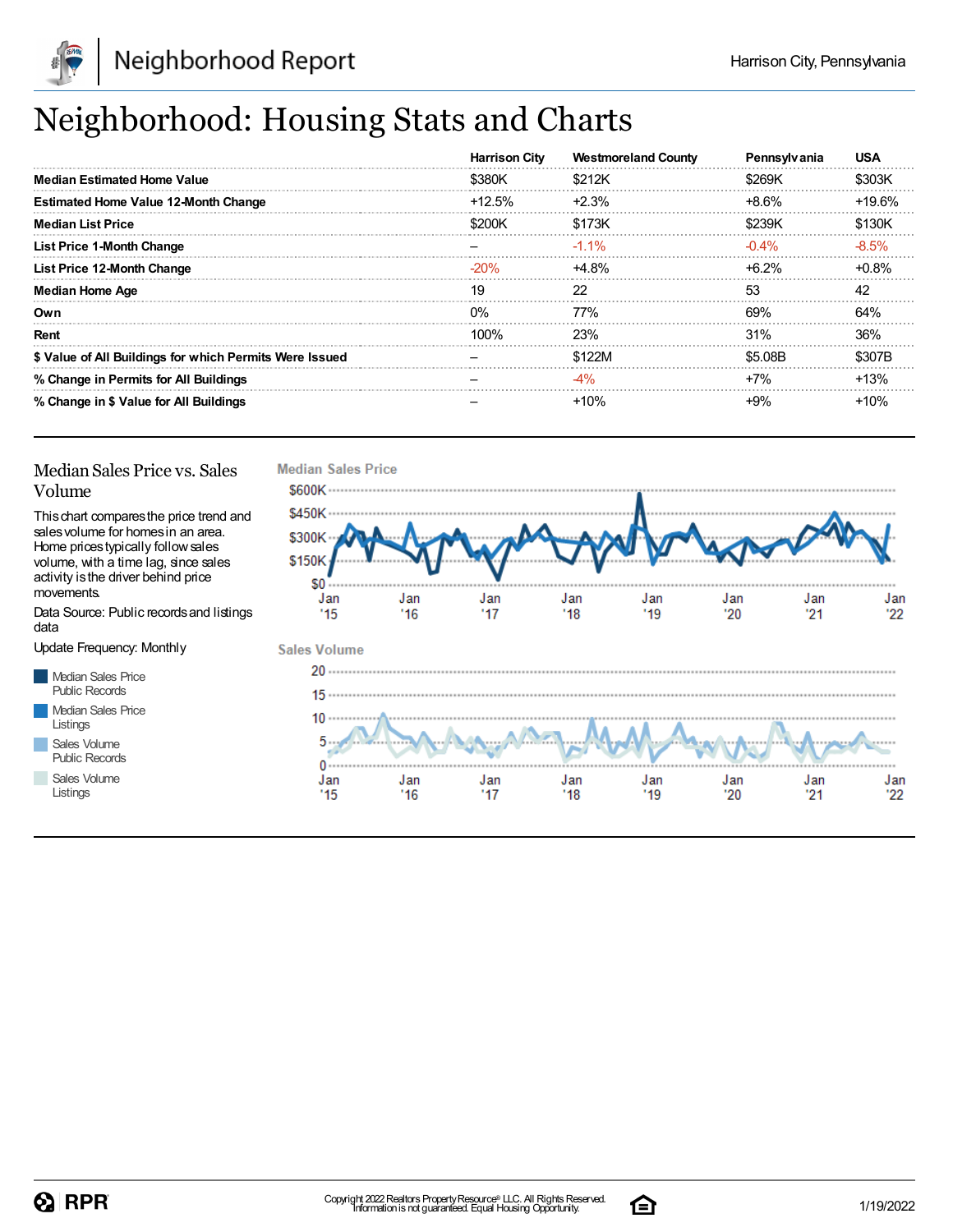

#### Median Listing Price vs. Listing Volume

Thischart comparesthe listing price and listing volume for homesin an area. Listing prices often follow listing volume, with a time lag, because supply can drive price movements.

Data Source: On- and off-market listings sources

Update Frequency: Monthly

**Median List Price** Listing Volume



#### Price Range of Homes Sold

Thischart showsthe distribution of homes reported sold in the past six monthswithin different price rangesin the area of your search. The amount shown for the subject property issold data where available, or the property's estimated value when salesdata are unavailable (such asa non-disclosure state) or provided in range format.

Data Source: Public records data Update Frequency: Monthly

Sales Count By Price Range

#### Price per Square Foot of Homes Sold

Thischart showsthe distribution of homes reported sold in the past six monthsat different pricesper square foot (living area sourced from public records).

Data Source: Public records data

Update Frequency: Monthly

Sales Count By Price Per Sq Ft





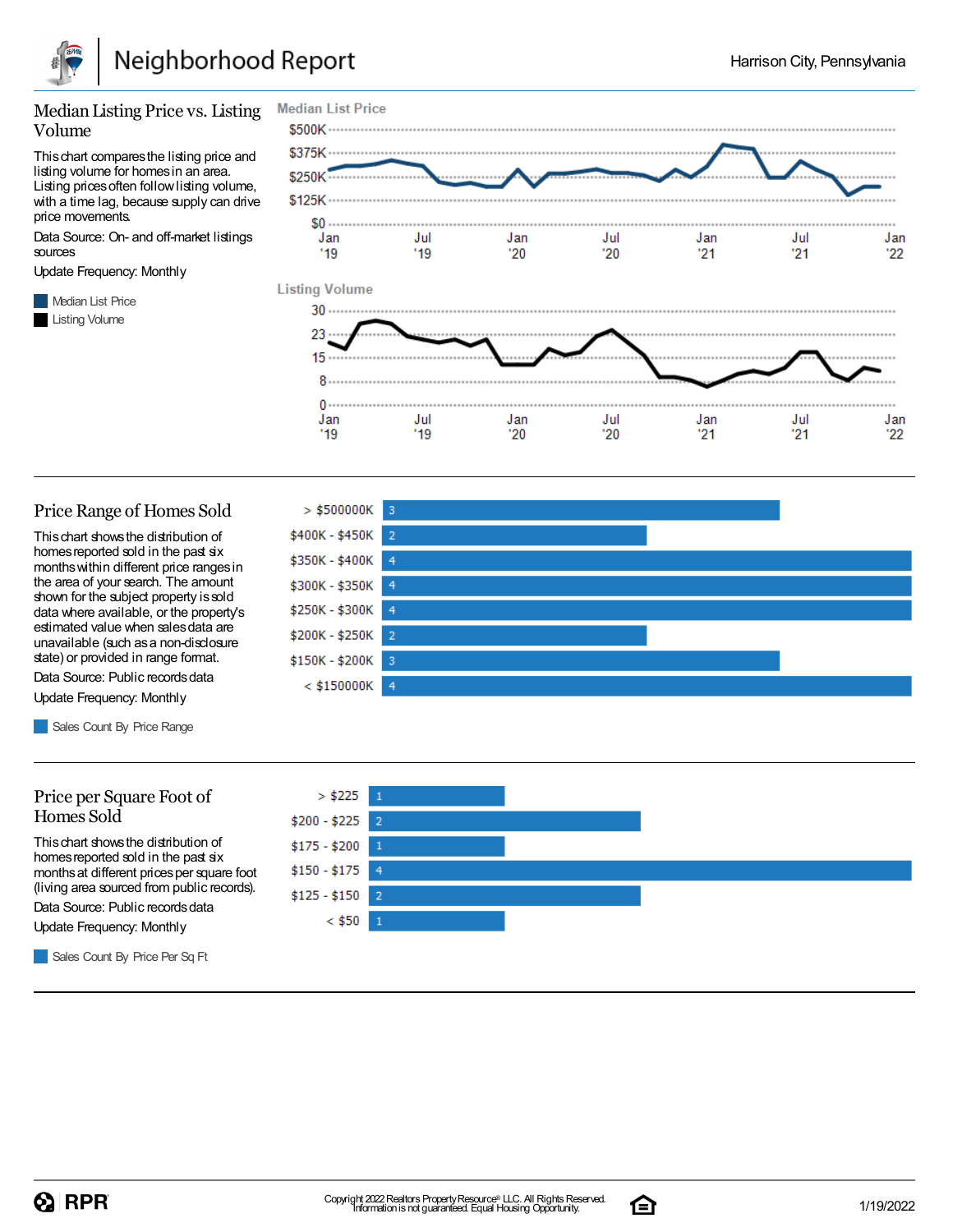

## Neighborhood Report



Sales Count By Living Area

### Age Range of Homes Sold

Thischart showsthe distribution of homes reported sold in the past six monthsof different age rangesin the area of your search.

Data Source: Public records data Update Frequency: Monthly

Sales Count by Age of House



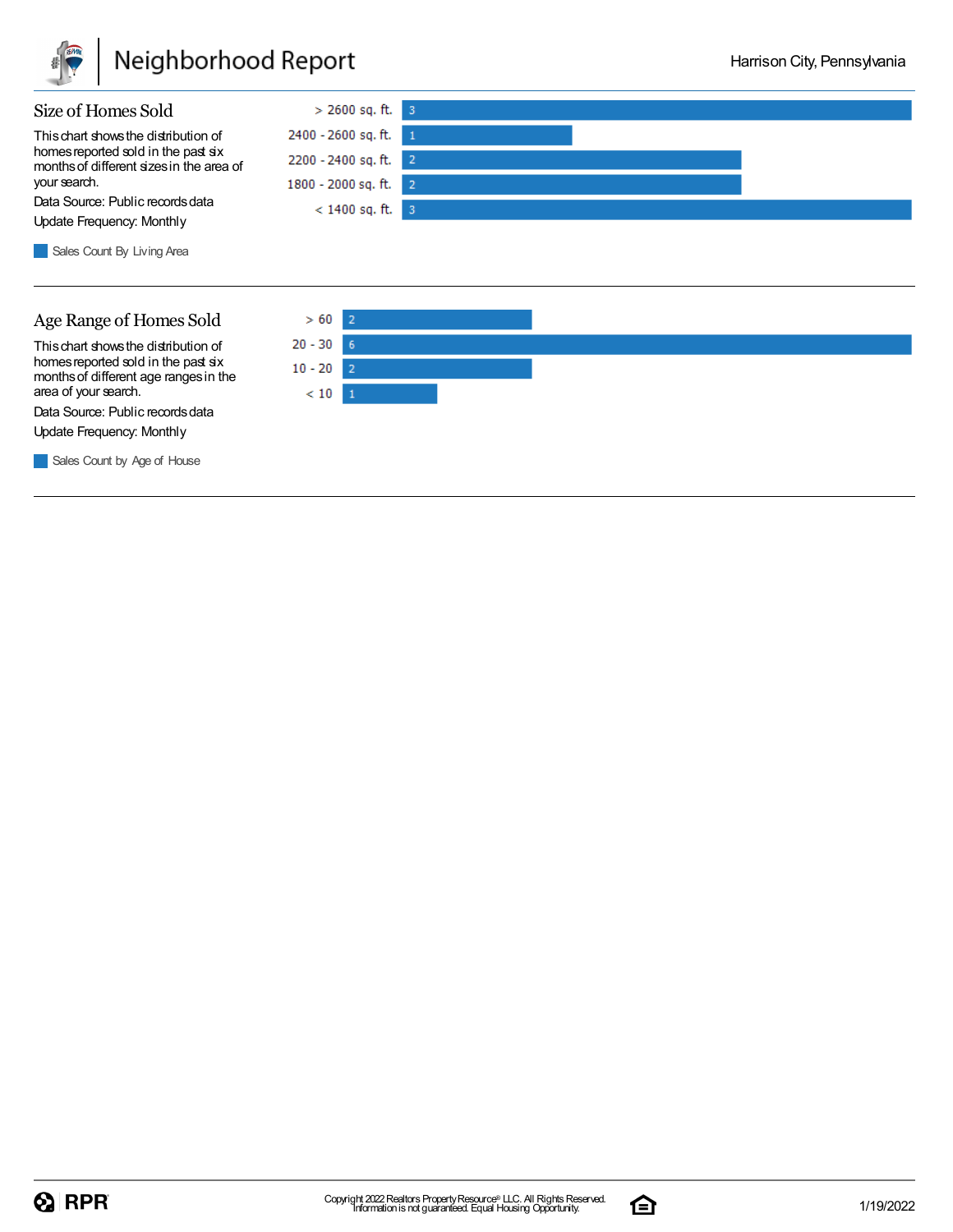

## Neighborhood: People Stats and Charts

|                                 | <b>Harrison City</b> | <b>Westmoreland County</b> | anıa    | USA               |
|---------------------------------|----------------------|----------------------------|---------|-------------------|
| Ponulation                      | 38                   |                            | 12.8M   | ` <sup></sup> ን5M |
| ulation Density per Sq Mi       |                      | ว⊿ว                        | 286     |                   |
| <b>1ation Change since 2010</b> | +3.7%                | 1.9%                       | $+3.4%$ | ' 7%              |
| <b>Median Age</b>               |                      |                            |         | 38                |
| Male / Female Ratio             | 66%                  |                            | 19%     |                   |

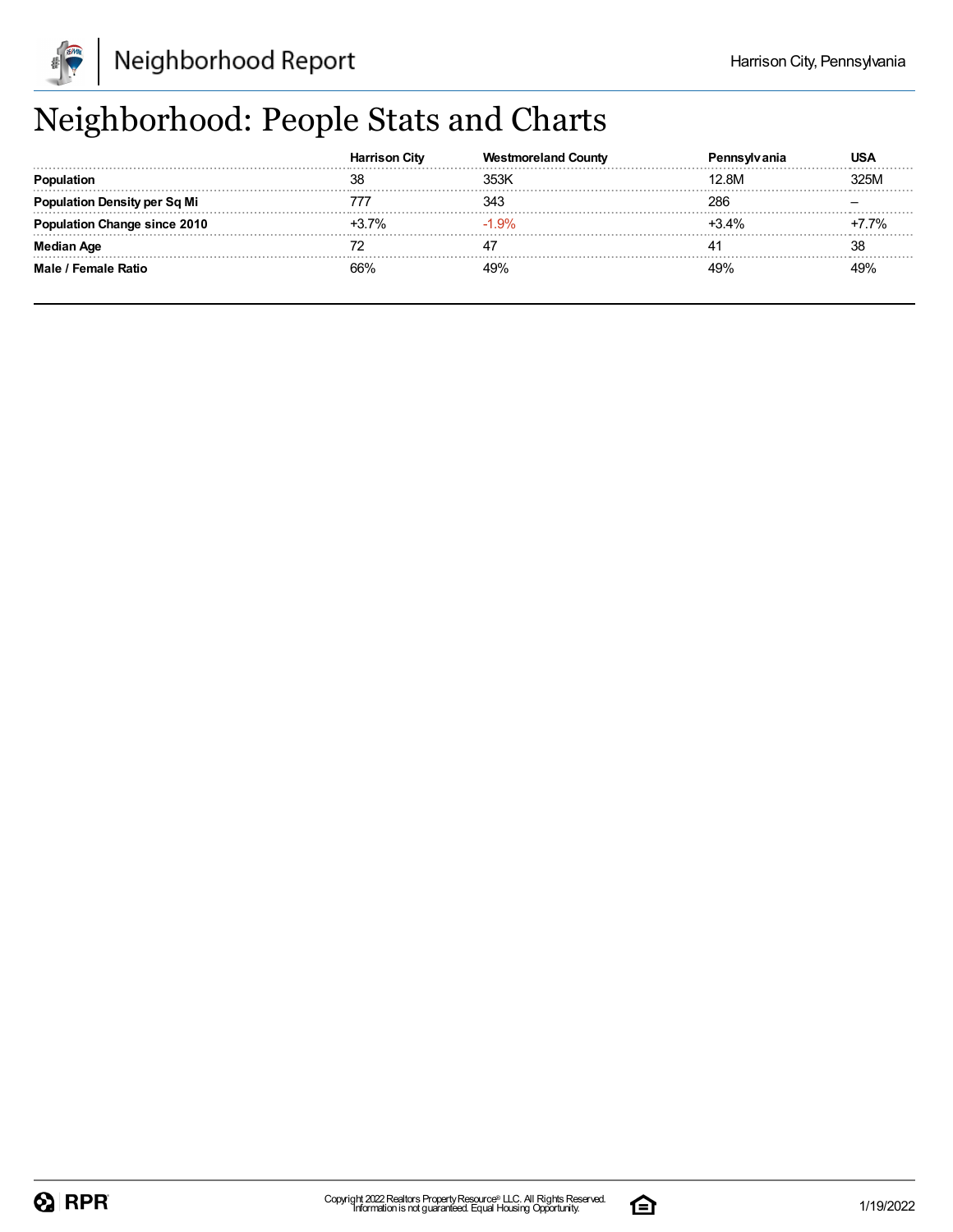

## Neighborhood Report



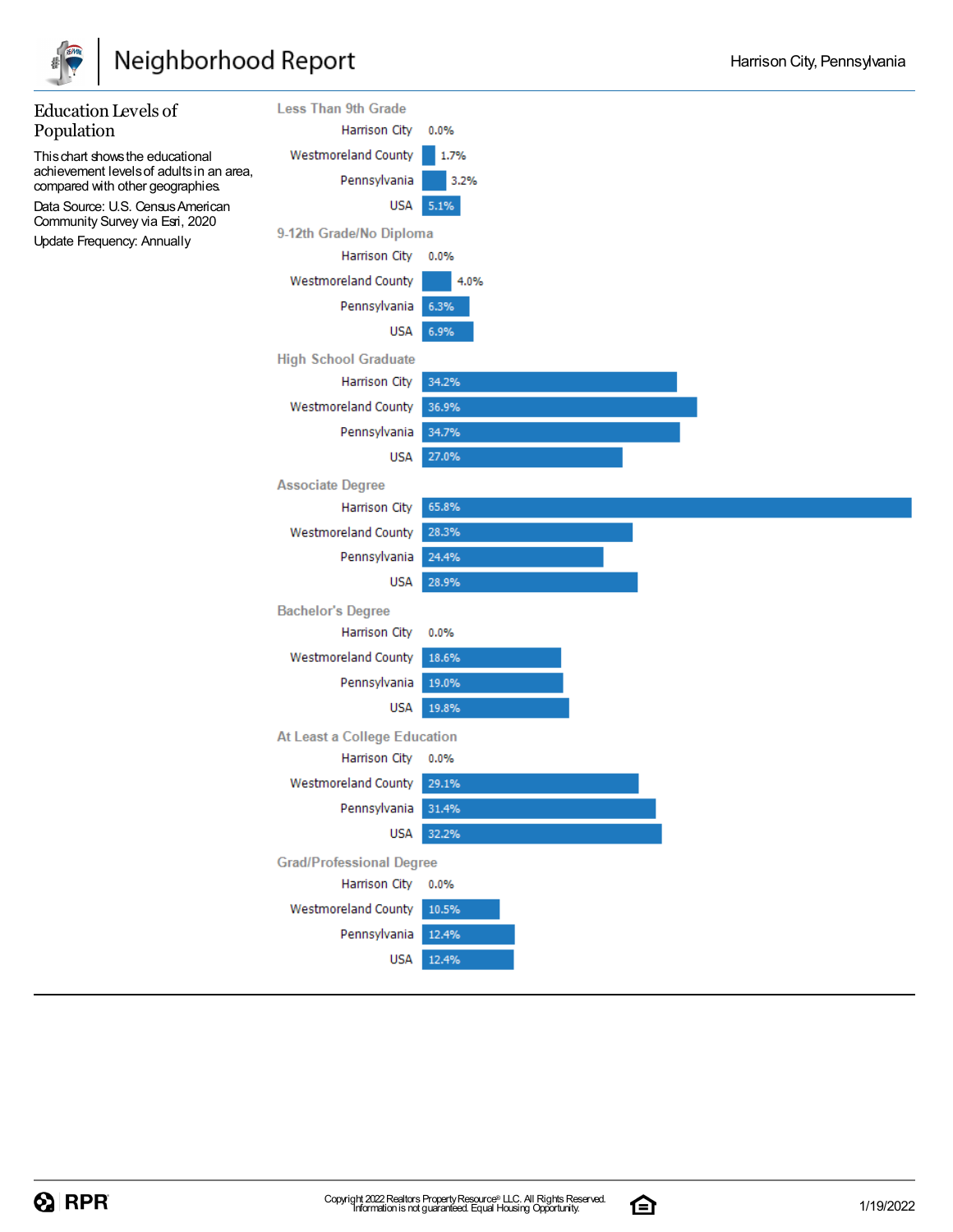

| Population of Adults by Age                                                     | $18-20$ 0       |    |
|---------------------------------------------------------------------------------|-----------------|----|
| Group                                                                           | $21 - 24 = 0$   |    |
| This chart shows the distribution of the<br>population of adults by age range - | $25-34$ 0       |    |
| from 18 to 75-plus-in the area of your                                          | $35-54$ 0       |    |
| search.                                                                         | $55-64$ 0       |    |
| Data Source: U.S. Census<br>Update Frequency: Annually                          | 65-74<br>25     |    |
| Harrison City                                                                   | 75 or Older     | 13 |
| Household Income Brackets                                                       | $> $150K$ 0     |    |
| This chart shows annual household<br>income levels within an area.              | \$125K-\$150K 0 |    |
| Data Source: U.S. Census                                                        | \$100K-\$125K 0 |    |
| Update Frequency: Annually                                                      | \$75K-\$100K 0  |    |
| <b>Harrison City</b>                                                            | \$50K-\$75K 0   |    |
|                                                                                 | \$35K-\$50K 0   |    |
|                                                                                 |                 |    |
|                                                                                 | \$25K-\$35K 0   |    |

#### Presidential Voting Pattern

This chart shows how residents of a county voted in the 2020 presidential election.

Data Source: USElectionAtlas.org Update Frequency: Quadrennially

Votes Democrat 37.6% Votes Republican  $61.3%$ 

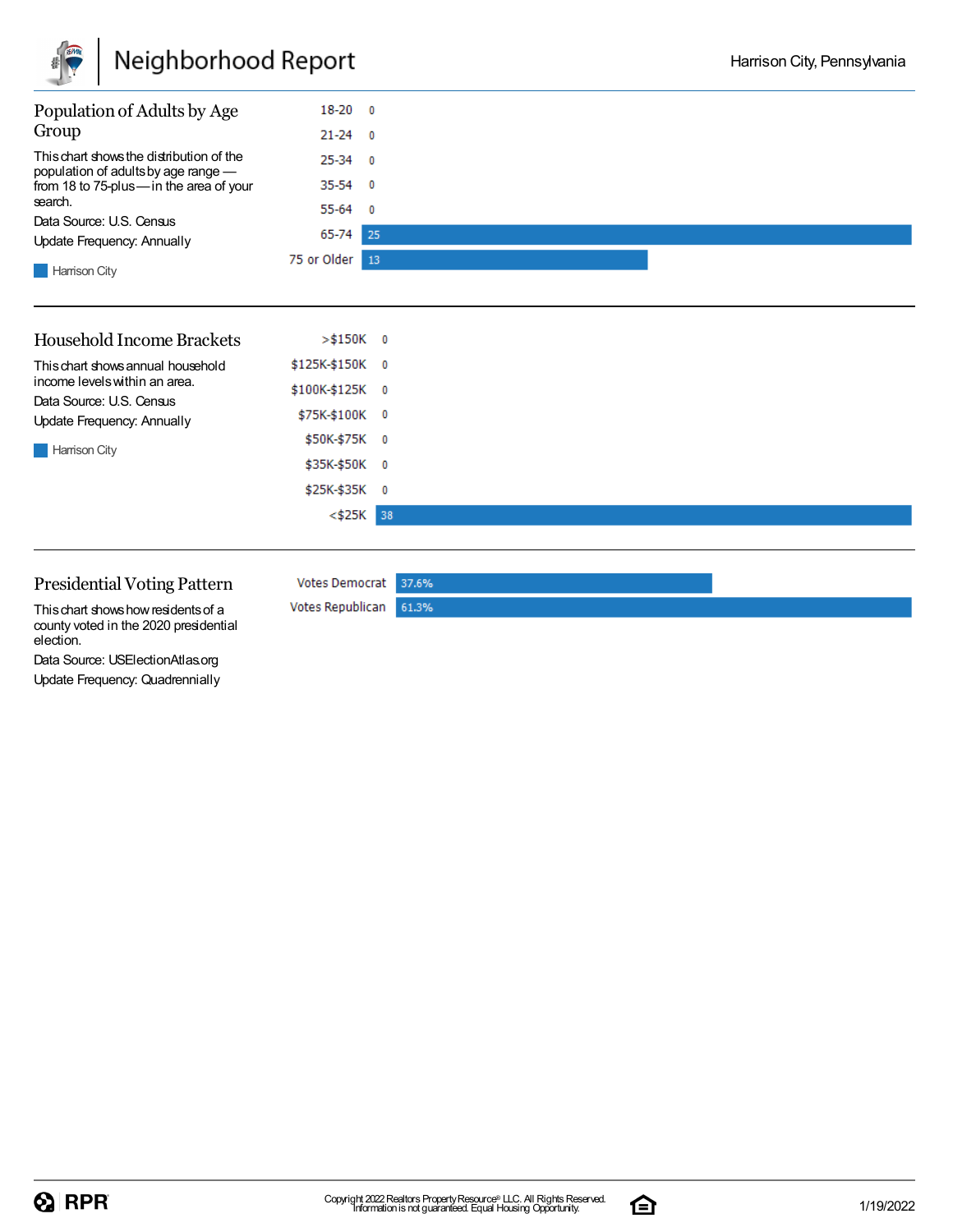

## Neighborhood: Economic Stats and Charts

|                                | Citv  | County   |          |          |
|--------------------------------|-------|----------|----------|----------|
| Income Per Capita              | 3.455 | \$34,274 | \$34.352 | \$34,103 |
| <b>Median Household Income</b> |       | \$60.471 | S61.744  | .843     |
| Rate                           |       | 4.1%     | 4.3%     | 2%       |
| umber                          |       | 7.06K    | 267K     |          |
| Number                         |       | 164K     | 5.95M    |          |
| or Force Number                |       |          |          |          |



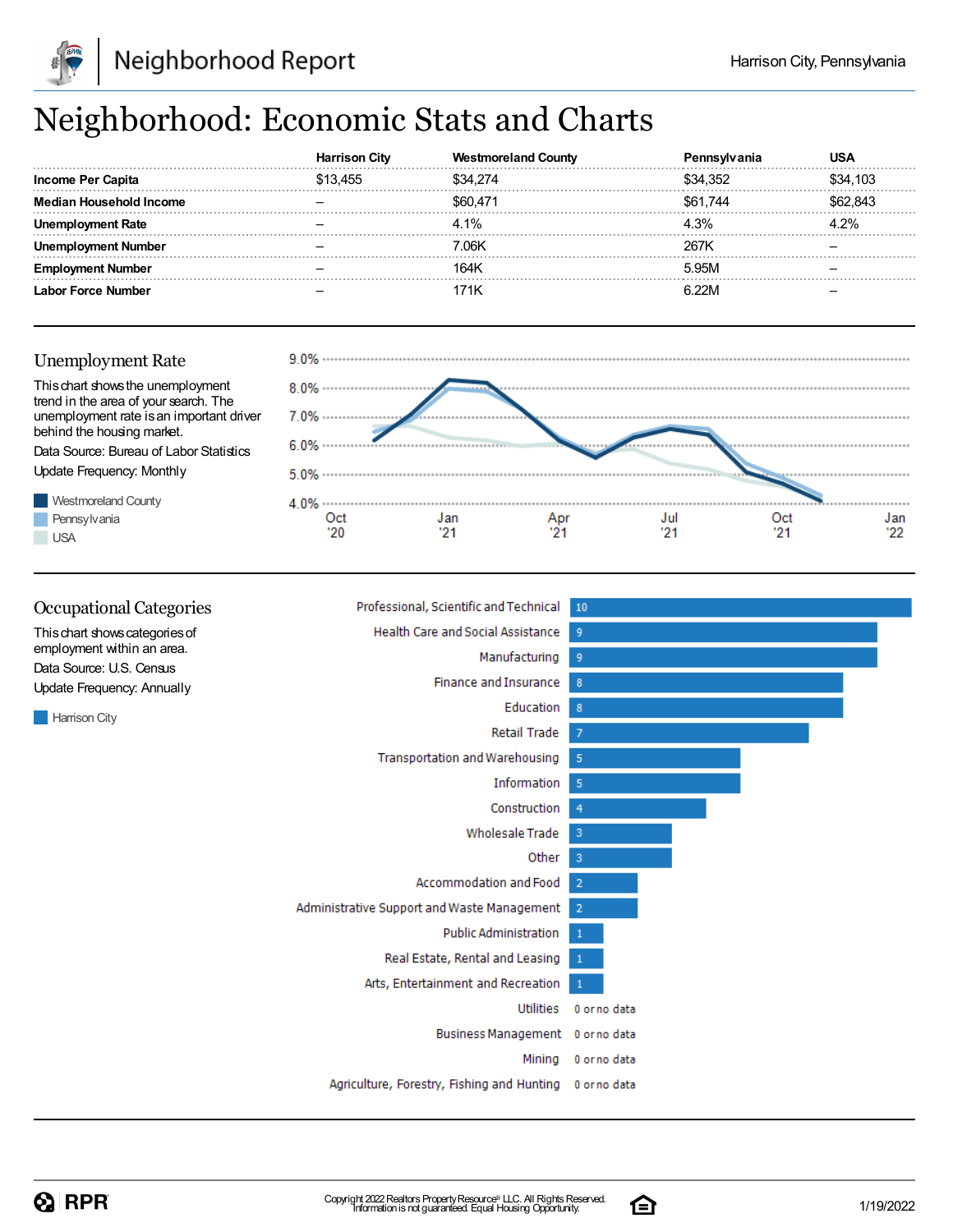

## Neighborhood: Quality of Life Stats and Charts

Quality of Life in 15636

|                                                  | <b>Harrison City</b> | <b>Westmoreland County</b> | ren   |     |
|--------------------------------------------------|----------------------|----------------------------|-------|-----|
| Elevation (in feet)                              | 1.836                | 1.884                      |       |     |
| Annual Rainfall (in inches)                      | 35.01                | 42.17                      | 41.91 |     |
| Annual Snowfall (in inches)                      | 30.05                | 42.77                      | 45.69 |     |
| Days of Full Sun (per year)                      | 67                   | 67                         |       |     |
| Travel Time to Work (in minutes)                 |                      |                            |       |     |
| <b>Water Quality - Health Violations</b>         |                      |                            |       |     |
| Water Quality - Monitoring and Report Violations |                      |                            |       |     |
| <b>Superfund Sites</b>                           |                      |                            | 136   |     |
| <b>Brownfield Sites</b>                          | No                   | Yes                        | res   | es? |